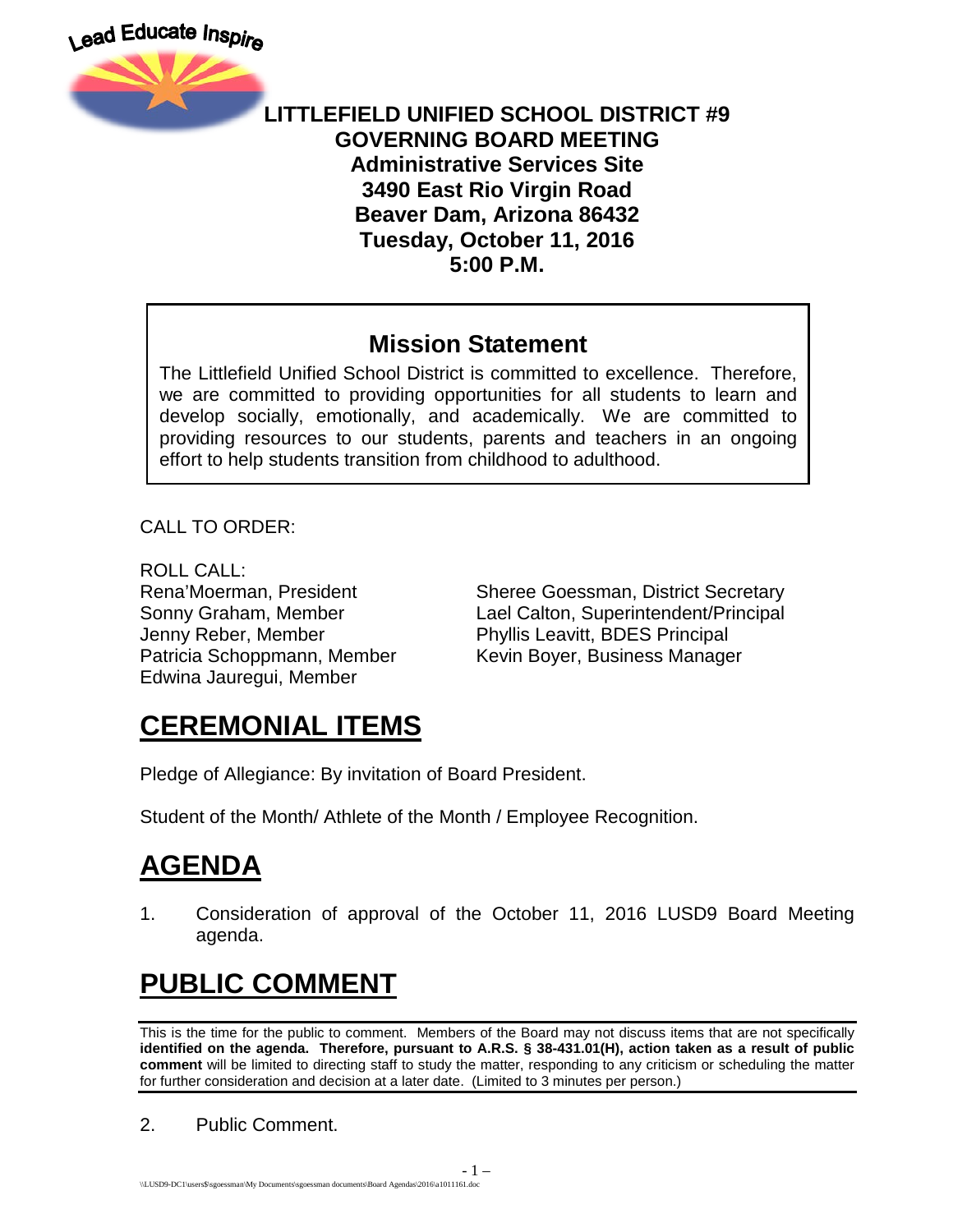

# **INFORMATION AND DISCUSSION:**

- 3. Student Council Report.
- 4. Mr. Boyer, Business Manager.
	- a. Student Activity Account Balance.
	- b. Budget Update.
	- c. Food Service Financial.
	- d. Updated status on the line of credit and cash balances.
	- e. Other
- 5. Mrs. Leavitt, Elementary Principal
	- a. School Update
	- b. Other
- 6. Mrs. Calton, Superintendent/Principal
	- a. Recognition Thank You
		- i. Boulevard Home Furnishings
		- ii. Jack Lengyel
		- iii. Mr. Reyes
		- iv. Anonymous Homecoming Prizes
		- v. Anonymous Sound Stereo / PA System
	- b. Pledge of Allegiance and Students.
	- c. Attendance Procedure
	- d. Dixie Applied Technology
	- e. Mesquite Works Manufacturing Field Trip
	- f. ASPAA results regarding Teacher Shortages
	- g. Other.
- 7. Board Reports.
	- a. Teacher Retention Strategies Jenny Reber
	- b. Other

#### **CONSENT AGENDA**

Approval of Routine Orders of Business. Documentation concerning the matters on the Consent Agenda may be reviewed at the Littlefield Unified School District Office, located at 3490 East Rio Virgin Road, Beaver Dam, Arizona. Any Board Member may request an item be pulled off the agenda for further discussion.

- 8. Consideration of approval of the September 12, 2016 Regular Meeting Minutes.
- 9. Consideration of approval of Vouchers:
	- a. LUSD9 Payroll Vouchers: 7/1707 and 8/1708.
	- b. LUSD9 Vouchers: 1005, 1006, and 1007.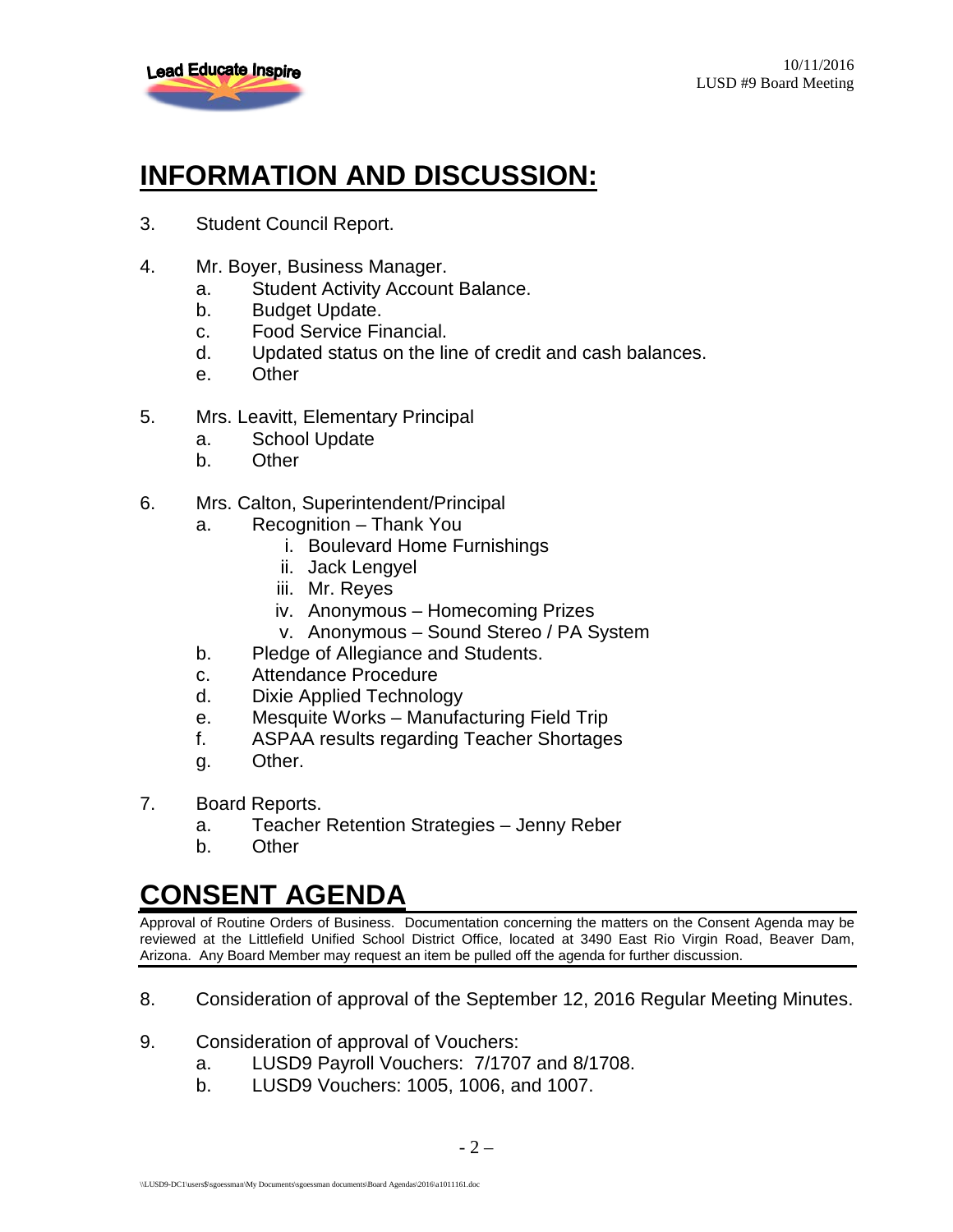

(Members of the public may view the content of the vouchers 24 hours prior to the board meeting in the district office.)

10. Consideration of approval of FY 2016/2017 Certified Substitutes and Classified Substitutes Ratification as per the attached list, including the following:

| <b>Name</b>         | <b>Position</b> | <b>Effective</b><br>Date |
|---------------------|-----------------|--------------------------|
| Crystal Chavez      | Substitute Aide | 09/15/2016               |
| Cynthia Stugelmeyer | Substitute Aide | 09/30/2016               |

### **ACTION ITEMS AND/OR DISCUSSION**

- 11. Consideration of changing the day of the Governing Board Meetings for the months of November, December, and January.
- 12. Discussion and possible action regarding a Community Art Fair.
- 13. Discussion and possible action regarding the liquidated damages clause in the Teacher Employment Contracts.
- 14. Discussion and action on Annual Financial Report for FY 2016.
- 15. Discussion and possible action regarding Governing Board Self Evaluation.
- 16. Consideration of second reading and adoption of the following policies:
	- a. IKF Graduation Requirements.
	- b. JFB Open enrollment.
	- c. JJJ Extracurricular activity eligibility.
- 17. Review and discussion of Operational Responsibility.
- 18. Discussion regarding attendance at the ASBA New Board Orientation (December  $14$ , 2016) and  $59<sup>th</sup>$  Annual ASBA Conference (December 15-16, 2016) in Phoenix, Arizona.
- 19. Discussion and possible action regarding the proposed ASBA Bylaw Amendments.
- 20. Agenda items for the November Meeting.

#### **INFORMATION ITEMS**

21. News articles about the schools.